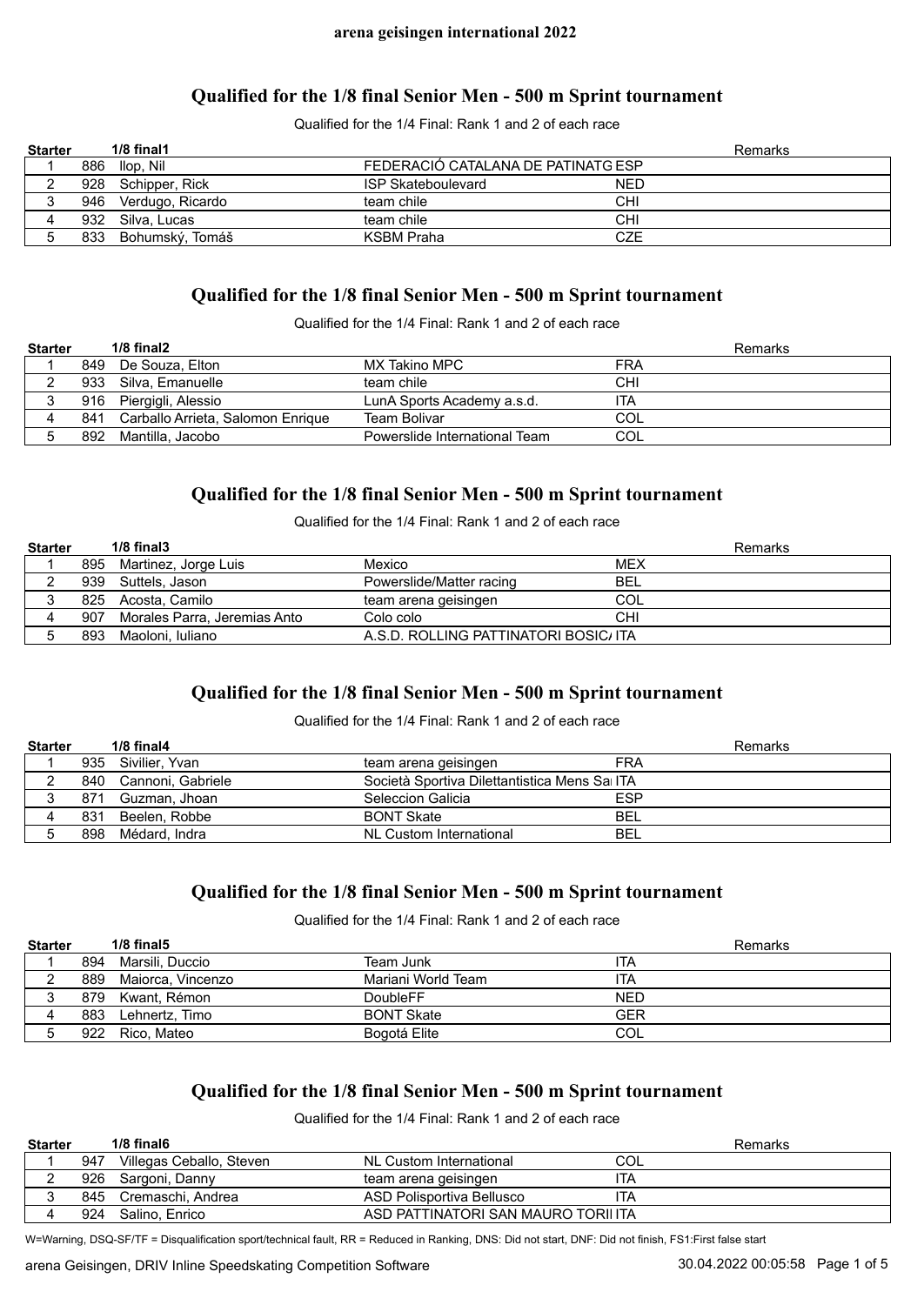| いい<br>.111<br>Josr<br>16.<br>$\sim$ $\sim$ | aeisingen<br>ran.<br>חבב<br>-21 | NZL |  |
|--------------------------------------------|---------------------------------|-----|--|

# **Qualified for the 1/8 final Senior Men - 500 m Sprint tournament**

Qualified for the 1/4 Final: Rank 1 and 2 of each race

| <b>Starter</b> |     | 1/8 final7                 |                                 |            | Remarks         |
|----------------|-----|----------------------------|---------------------------------|------------|-----------------|
|                |     | 925 Saraza, Simón          | Grandes Paisas                  | COL        |                 |
|                |     | 929 Schmidt, Stefan Due    | team arena geisingen            | <b>DEN</b> | FS <sub>1</sub> |
|                |     | 862 Freitas, Antonio Edgar | <b>CDR SANTANENSE - Madeira</b> | <b>POR</b> |                 |
|                |     | 856 Escareno, Santiago     | Mexico                          | MEX        |                 |
|                | 868 | Grob. Oliver               | team arena geisingen            | SUI        |                 |

# **Qualified for the 1/8 final Senior Men - 500 m Sprint tournament**

Qualified for the 1/4 Final: Rank 1 and 2 of each race

| <b>Starter</b> |     | $1/8$ final $8$                 |                               | Remarks    |
|----------------|-----|---------------------------------|-------------------------------|------------|
|                | 901 | Mende, Jan Martin               | Powerslide International Team | GER        |
|                | 851 | Di Stefano. Daniele             | Mariani World Team            | ITA        |
|                | 948 | Wenger, Livio                   | team arena geisingen          | SUI        |
|                | 874 | Jimenez Torres, Andres Mauricio | Team Bolivar                  | COL        |
|                | 927 | Schipper, Kay                   | <b>ISP Skateboulevard</b>     | <b>NED</b> |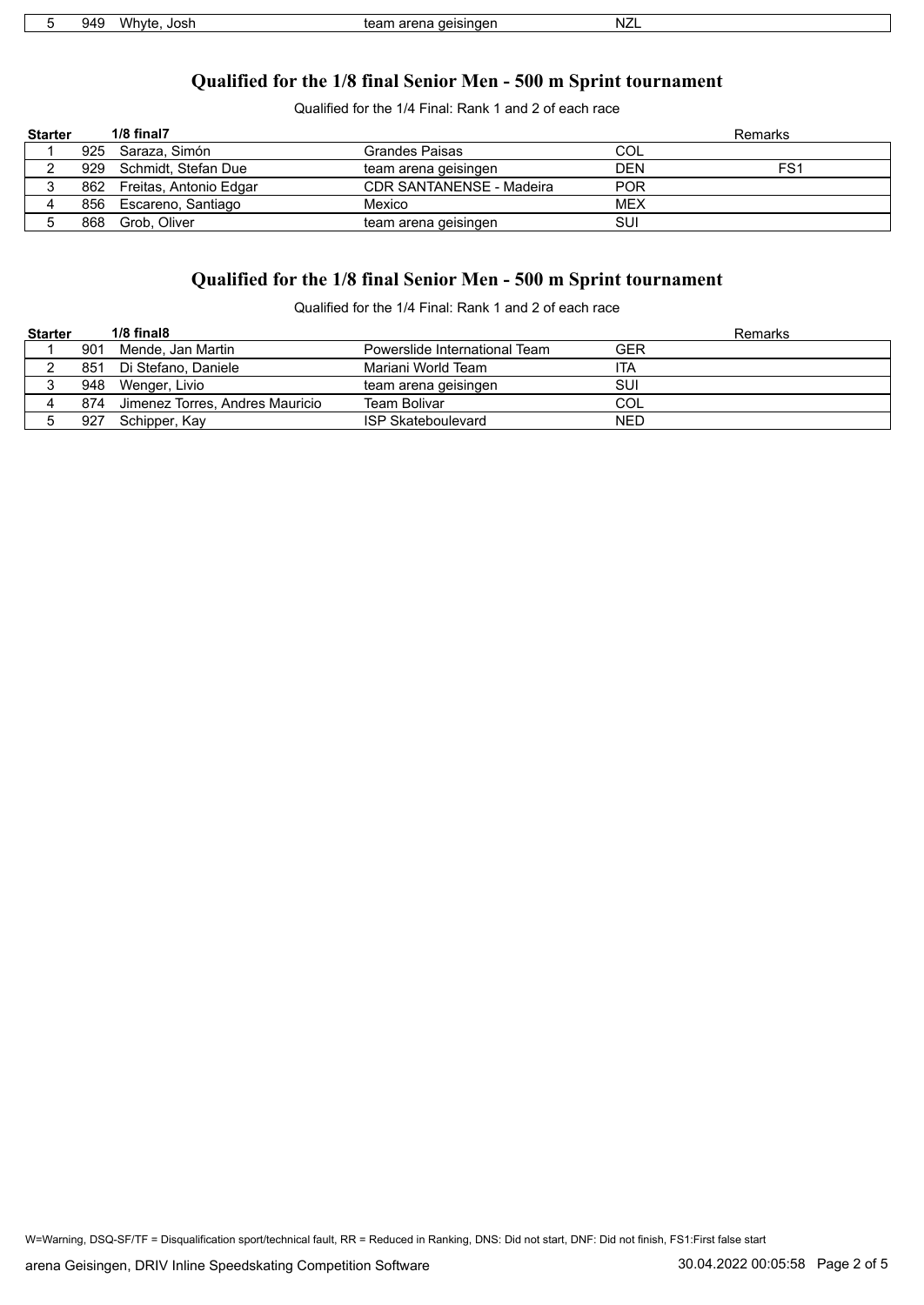#### **Results qualification Senior Men - 500 m Sprint tournament**

Qualified for the 1/8 Final: 40 best time

| <b>Results</b> | <b>Qualification1</b>                                        |                                     |            |                         | Rank | Points/Time Remarks |            |
|----------------|--------------------------------------------------------------|-------------------------------------|------------|-------------------------|------|---------------------|------------|
|                | 871 Guzman, Jhoan                                            | Seleccion Galicia                   | <b>ESP</b> | $\mathbf 1$             |      | 41,627              |            |
|                | 907 Morales Parra, Jeremias Anto                             | Colo colo                           | CHI        | $\overline{2}$          |      | 41,892              |            |
|                | 893 Maoloni, Iuliano                                         | A.S.D. ROLLING PATTINAT( ITA        |            | 3                       |      | 41,992              |            |
|                | 920 Ramirez, Alexander                                       | <b>COYOTE INLINE</b>                | <b>PER</b> | $\overline{4}$          |      | 43,315              |            |
|                | 878 Kromoser, Christian                                      | ÖISC-Burgenland - AOwheel AUT       |            |                         |      |                     | <b>DNS</b> |
|                |                                                              |                                     |            |                         |      |                     |            |
| <b>Results</b> | <b>Qualification2</b>                                        |                                     |            |                         | Rank | Points/Time Remarks |            |
|                | 946 Verdugo, Ricardo                                         | team chile                          | CHI        | 1                       |      | 41,567              |            |
|                | 862 Freitas, Antonio Edgar                                   | CDR SANTANENSE - Madei POR          |            | $\overline{2}$          |      | 41,728              |            |
|                | 896 Martins, Vasco                                           | <b>CDR Prazeres - Madeira</b>       | <b>POR</b> | 3                       |      | 43,108              |            |
|                | 847 Daza, Emiliano                                           | Atlas                               | <b>ARG</b> | 5                       |      | 44,189              |            |
|                | 923 Rijhnen, Felix                                           | Powerslide International Tear GER   |            |                         |      |                     | <b>DNS</b> |
| <b>Results</b> | Qualification3                                               |                                     |            |                         | Rank | Points/Time Remarks |            |
|                | 858 Estrada Vallecilla, Edwin Alexan NL Custom International |                                     | COL        | 1                       |      | 42,186              |            |
|                | 824 Abreu Lira, Marco                                        | CDR PRAZERES - MADEIR, POR          |            | $\overline{2}$          |      | 42,249              |            |
|                | 875 Johansen, Sebastian Bjørklund Inline Team Denmark        |                                     | <b>DEN</b> | 3                       |      | 44,064              |            |
|                | 882 Lecomte, Kyle                                            | ROLLER PROVENCE MEDI FRA            |            | 4                       |      | 44,424              |            |
|                | 936 Soriani, Yuri                                            | A.S.D. ROLLING PATTINAT( ITA        |            |                         |      |                     | <b>DNS</b> |
|                | 943 Van der Ent, Jarno                                       | KNSB Talent Team Zuidwest NED       |            |                         |      |                     | <b>DNS</b> |
|                |                                                              |                                     |            |                         |      |                     |            |
| <b>Results</b> | Qualification4                                               |                                     |            |                         | Rank | Points/Time Remarks |            |
|                | 901 Mende, Jan Martin                                        | Powerslide International Tear GER   |            | $\mathbf 1$             |      | 41,243              |            |
|                | 929 Schmidt, Stefan Due                                      | team arena geisingen                | <b>DEN</b> | $\overline{2}$          |      | 41,296 FS1          |            |
|                | 845 Cremaschi, Andrea                                        | ASD Polisportiva Bellusco           | <b>ITA</b> | 3                       |      | 41,680              |            |
|                | 910 Morris, Samuel                                           | Skat 13                             | <b>ITA</b> | $\overline{4}$          |      | 42,203              |            |
|                | 836 Bravo, Miguel                                            | Roller Lagos C.P.                   | <b>POR</b> |                         |      |                     | <b>DNS</b> |
|                | 917 Polbos, Luca                                             | Roller sport Saint Pierrais         | <b>FRA</b> |                         |      |                     | <b>DNS</b> |
| <b>Results</b> | Qualification5                                               |                                     |            |                         | Rank | Points/Time Remarks |            |
|                | 947 Villegas Ceballo, Steven                                 | <b>NL Custom International</b>      | COL        | 1                       |      | 41,196              |            |
|                | 851 Di Stefano, Daniele                                      | Mariani World Team                  | <b>ITA</b> | $\overline{c}$          |      | 41,289              |            |
|                | 840 Cannoni, Gabriele                                        | Società Sportiva Dilettantistic ITA |            | 3                       |      | 41,494              |            |
|                | 953 De Léon Castillo, Rosé Manuel Team Guatemala             |                                     | <b>GTM</b> | 4                       |      | 43,336              |            |
|                | 829 Barison, Matteo                                          | ROLLERBLADE WORLD TE ITA            |            | 5                       |      | 43,693              |            |
|                | 899 Meijer, Bas                                              | Radboud Inline-skating              | <b>NED</b> |                         |      |                     | <b>DNS</b> |
|                |                                                              |                                     |            |                         |      |                     |            |
| <b>Results</b> | Qualification6                                               |                                     |            |                         | Rank | Points/Time Remarks |            |
|                | 935 Sivilier, Yvan                                           | team arena geisingen                | <b>FRA</b> | $\mathbf{1}$            |      | 41,111              |            |
|                | 831 Beelen, Robbe                                            | <b>BONT Skate</b>                   | <b>BEL</b> | $\overline{2}$          |      | 41,877              |            |
|                | 938 Stogdale, Harry                                          | Eltham Speed Skaterz Austra AUS     |            | 3                       |      | 42,375              |            |
|                | 950 Fonscea, Miguel                                          | Team Bogota                         | COL        | $\overline{\mathbf{4}}$ |      | 43,701 FS1          |            |
|                | 827 Barata, Gabriel                                          | In-Gravity International Team ESP   |            | 6                       |      | 44,198              |            |
|                | 880 Laieb, Jonah                                             | ASPHALTE ROLLER RIXHE FRA           |            |                         |      |                     | <b>DNS</b> |
| <b>Results</b> | <b>Qualification7</b>                                        |                                     |            |                         | Rank | Points/Time Remarks |            |
|                | 886 Ilop, Nil                                                | FEDERACIÓ CATALANA DE ESP           |            | 1                       |      | 40,816              |            |
|                | 948 Wenger, Livio                                            | team arena geisingen                | SUI        | $\overline{c}$          |      | 41,765              |            |
|                | 951 Cobo, Oscar                                              | Valle                               | COL        | 3                       |      | 42,735              |            |
|                | 873 Hempenius, Jelmar                                        | <b>KNSB Talent Team Noord</b>       | <b>NED</b> | 4                       |      | 43,893              |            |
|                | 854 Dijkstra, Ruurd                                          | IJs- en Skeelerclub Lindenoc        | <b>NED</b> |                         |      |                     | <b>DNS</b> |
|                | 846 Cujavante, Alex                                          | Mariani                             | COL        |                         |      |                     | <b>DNS</b> |
| <b>Results</b> | Qualification8                                               |                                     |            |                         | Rank | Points/Time Remarks |            |
|                |                                                              |                                     |            |                         |      |                     |            |
| 874            | Jimenez Torres, Andres Maurici Team Bolivar                  |                                     | COL        | 1                       |      | 41,787              |            |
|                | 841 Carballo Arrieta, Salomon Enriq                          | Team Bolivar                        | COL        | $\overline{c}$          |      | 41,905              |            |
|                | 922 Rico, Mateo                                              | Bogotá Elite                        | COL        | 3                       |      | 41,997              |            |
|                | 826 Ball, Bobby                                              | Skate13 Racing Team                 | <b>GBR</b> | 4                       |      | 42,894              |            |
|                | 872 Hecht, Tobias                                            | <b>TAX Racing Team</b>              | <b>GER</b> | 5                       |      | 43,781              |            |
|                | 832 Beijeman, Ewout                                          | Skeelerclub Oost Veluwe             | <b>NED</b> |                         |      |                     | <b>DNS</b> |
| <b>Results</b> | Qualification9                                               |                                     |            |                         | Rank | Points/Time Remarks |            |
|                | 825 Acosta, Camilo                                           | team arena geisingen                | COL        | 1                       |      | 41,600              |            |
|                | 879 Kwant, Rémon                                             | DoubleFF                            | <b>NED</b> | $\overline{2}$          |      | 41,647              |            |

W=Warning, DSQ-SF/TF = Disqualification sport/technical fault, RR = Reduced in Ranking, DNS: Did not start, DNF: Did not finish, FS1:First false start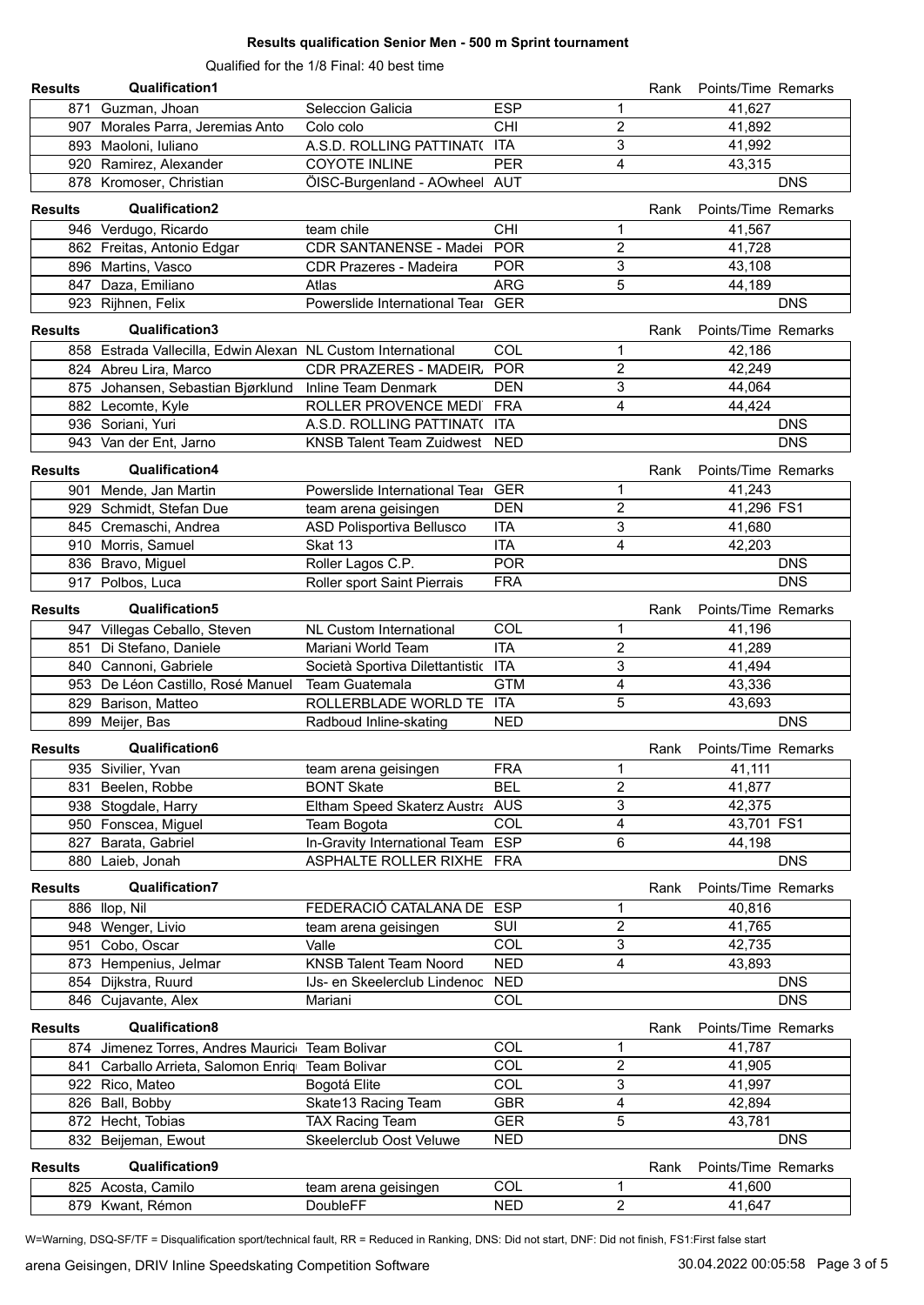#### **Results qualification Senior Men - 500 m Sprint tournament**

Qualified for the 1/8 Final: 40 best time

| <b>Results</b> | Qualification9                           |                                     |                         |                         | Rank | Points/Time Remarks |            |
|----------------|------------------------------------------|-------------------------------------|-------------------------|-------------------------|------|---------------------|------------|
|                | 852 Diaz, Fabián                         | Colo colo                           | <b>CHI</b>              | 3                       |      | 42,531              |            |
|                | 890 Maiorca, Roberto                     | G.s.d Pattinaggio città di prio ITA |                         | $\overline{\mathbf{4}}$ |      | 42,900              |            |
|                | 937 Stam, Maik                           | <b>KSNB Talent Team</b>             | <b>NED</b>              | 5                       |      | 44,494              |            |
|                | 897 Mcinerney, Michael                   | Wisbech Roller Speed Club           | <b>GBR</b>              |                         |      |                     | <b>DNS</b> |
| <b>Results</b> | Qualification10                          |                                     |                         |                         | Rank | Points/Time Remarks |            |
|                | 939 Suttels, Jason                       | Powerslide/Matter racing            | <b>BEL</b>              | 1                       |      | 41,505              |            |
|                | 892 Mantilla, Jacobo                     | Powerslide International Tear       | COL                     | $\overline{2}$          |      | 41,987              |            |
|                | 931 Sepulveda, Sebastian                 | <b>COYOTE INLINE</b>                | <b>PER</b>              | 3                       |      | 42,140 FS1          |            |
|                | 842 Casoni, Davide                       | Pattinatori Bononia                 | <b>ITA</b>              | 4                       |      | 42,988              |            |
|                | 876 Johansen, Nikolai Bjørklund          | Inline Team Denmark                 | <b>DEN</b>              |                         |      |                     | <b>DNS</b> |
|                | 940 Swings, Bart                         | Powerslide/Matter racing            | <b>BEL</b>              |                         |      |                     | <b>DNS</b> |
| <b>Results</b> | Qualification11                          |                                     |                         |                         | Rank | Points/Time Remarks |            |
|                | 849 De Souza, Elton                      | MX Takino MPC                       | <b>FRA</b>              | 1                       |      | 40,953              |            |
|                | 895 Martinez, Jorge Luis                 | Mexico                              | <b>MEX</b>              | 2                       |      | 41,036              |            |
|                | 833 Bohumský, Tomáš                      | <b>KSBM Praha</b>                   | <b>CZE</b>              | 3                       |      | 41,947              |            |
|                | 837 Brissinck, Jolan                     | Zwaantjes Rollerclub Zandvc         | <b>BEL</b>              | 4                       |      | 43,453              |            |
|                | 884 Lindenskov, Oliver                   | <b>Inline Team Danmark</b>          | <b>DEN</b>              | 5                       |      | 44,624              |            |
|                | 909 Morin, Hugo                          | Roller sport Saint Pierrais         | <b>FRA</b>              |                         |      |                     | <b>DNS</b> |
| <b>Results</b> | Qualification12                          |                                     |                         |                         | Rank | Points/Time Remarks |            |
|                | 932 Silva, Lucas                         | team chile                          | <b>CHI</b>              | 1                       |      | 41,905              |            |
|                | 914 Paez Cuellar, Mike Alejandro         | <b>Team Mexico</b>                  | <b>MEX</b>              | $\overline{c}$          |      | 42,686              |            |
|                | 830 Bedon, Marco                         | ASD Polisportiva Bellusco           | <b>ITA</b>              | 3                       |      | 42,806 FS1          |            |
| 864            | Garcia, Edgar                            | Mexico                              | <b>MEX</b>              | 4                       |      | 42,855              |            |
|                | 934 Simon, Pierre                        | Asphalte Roller Rixheim Witt        | <b>FRA</b>              | 5                       |      | 44,487              |            |
|                | 941 Tapias Guzman, David Santiagc AVIVAS |                                     | COL                     |                         |      |                     | <b>DNS</b> |
|                |                                          |                                     |                         |                         |      |                     |            |
| <b>Results</b> | Qualification13                          |                                     |                         |                         | Rank | Points/Time Remarks |            |
|                | 949 Whyte, Josh                          | team arena geisingen                | <b>NZL</b>              | 1                       |      | 42,051              |            |
| 927            | Schipper, Kay                            | <b>ISP Skateboulevard</b>           | <b>NED</b>              | 2                       |      | 42,136              |            |
| 887            | Lorello, Riccardo                        | ASD Polisportiva Bellusco           | <b>ITA</b>              | 3                       |      | 42,138              |            |
|                | 870 Gross, Leandro                       | <b>RSC Liestal</b>                  | $\overline{\text{SUI}}$ | $\overline{4}$          |      | 45,477              |            |
|                | 850 Di Dio Trebastoni, Daniele           | ASD Vittoria Pattinatori Torino     | <b>ITA</b>              |                         |      |                     | <b>DNS</b> |
|                | 843 Cirilli, Lorenzo                     | A.S.D. ROLLING PATTINAT( ITA        |                         |                         |      |                     | <b>DNS</b> |
| <b>Results</b> | Qualification14                          |                                     |                         |                         | Rank | Points/Time Remarks |            |
|                | 894 Marsili, Duccio                      | Team Junk                           | <b>ITA</b>              | 1                       |      | 41,185              |            |
|                | 925 Saraza, Simón                        | <b>Grandes Paisas</b>               | COL                     | $\overline{\mathbf{c}}$ |      | 41,223              |            |
|                | 838 Brissinck, Milan                     | Zwaantjes Rollerclub Zandvc BEL     |                         | 3                       |      | 42,812              |            |
|                | 885 Lippens, Brecht                      | Zwaantjes Rollerclub Zandvc BEL     |                         | 4                       |      | 42,940              |            |
|                | 945 van Oost, Thomas                     | Radboud Inline-skating              | <b>NED</b>              | 5                       |      | 43,450              |            |
|                | 902 Mendes, Rodrigo                      | Club Sport Maritimo                 | <b>POR</b>              |                         |      |                     | <b>DNS</b> |
| <b>Results</b> | Qualification15                          |                                     |                         |                         | Rank | Points/Time Remarks |            |
|                | 877 Ramali, Etienne                      | <b>NL Custom</b>                    | <b>GER</b>              | 1                       |      | 42,158              |            |
|                | 921 Ramírez, Hugo                        | team chile                          | CHI                     | $\boldsymbol{2}$        |      | 42,229              |            |
|                | 908 Moreno Balague, Gaston               | CPV EL PRAT                         | <b>ESP</b>              | 3                       |      | 42,697              |            |
|                | 853 Diaz Araya, Camilo                   | <b>Team Diaz</b>                    | CHI                     | 4                       |      | 42,700              |            |
|                | 911 Niero, Mattia                        | G.S.S. GRUPPO SPORTIVC              | <b>ITA</b>              | 5                       |      | 43,121              |            |
|                | 839 Bühnemann, Nils                      | <b>Turbine Halle</b>                | <b>GER</b>              | 6                       |      | 45,622              |            |
| <b>Results</b> | Qualification16                          |                                     |                         |                         | Rank | Points/Time Remarks |            |
|                | 889 Maiorca, Vincenzo                    | Mariani World Team                  | <b>ITA</b>              | 1                       |      | 41,427              |            |
|                | 883 Lehnertz, Timo                       | <b>BONT Skate</b>                   | <b>GER</b>              | $\boldsymbol{2}$        |      | 41,868              |            |
|                | 868 Grob, Oliver                         | team arena geisingen                | SUI                     | 3                       |      | 42,106              |            |
|                | 904 Michael, Peter                       | Kapiti                              | <b>NZL</b>              | 4                       |      | 42,556              |            |
|                | 900 Mendarelli, Federico                 | LunA Sports Academy a.s.d.          | <b>ITA</b>              | 5                       |      | 44,159 FS1          |            |
|                | 866 Gisbert Garcia, Oriol                | CPV EL PRAT                         | <b>ESP</b>              | 6                       |      | 47,809              |            |
| <b>Results</b> | Qualification17                          |                                     |                         |                         | Rank | Points/Time Remarks |            |
|                | 933 Silva, Emanuelle                     | team chile                          | CHI                     | 1                       |      | 41,546              |            |
|                | 916 Piergigli, Alessio                   | LunA Sports Academy a.s.d.          | <b>ITA</b>              | 2                       |      | 41,576              |            |
|                | 856 Escareno, Santiago                   | Mexico                              | <b>MEX</b>              | 3                       |      | 41,788              |            |

W=Warning, DSQ-SF/TF = Disqualification sport/technical fault, RR = Reduced in Ranking, DNS: Did not start, DNF: Did not finish, FS1:First false start